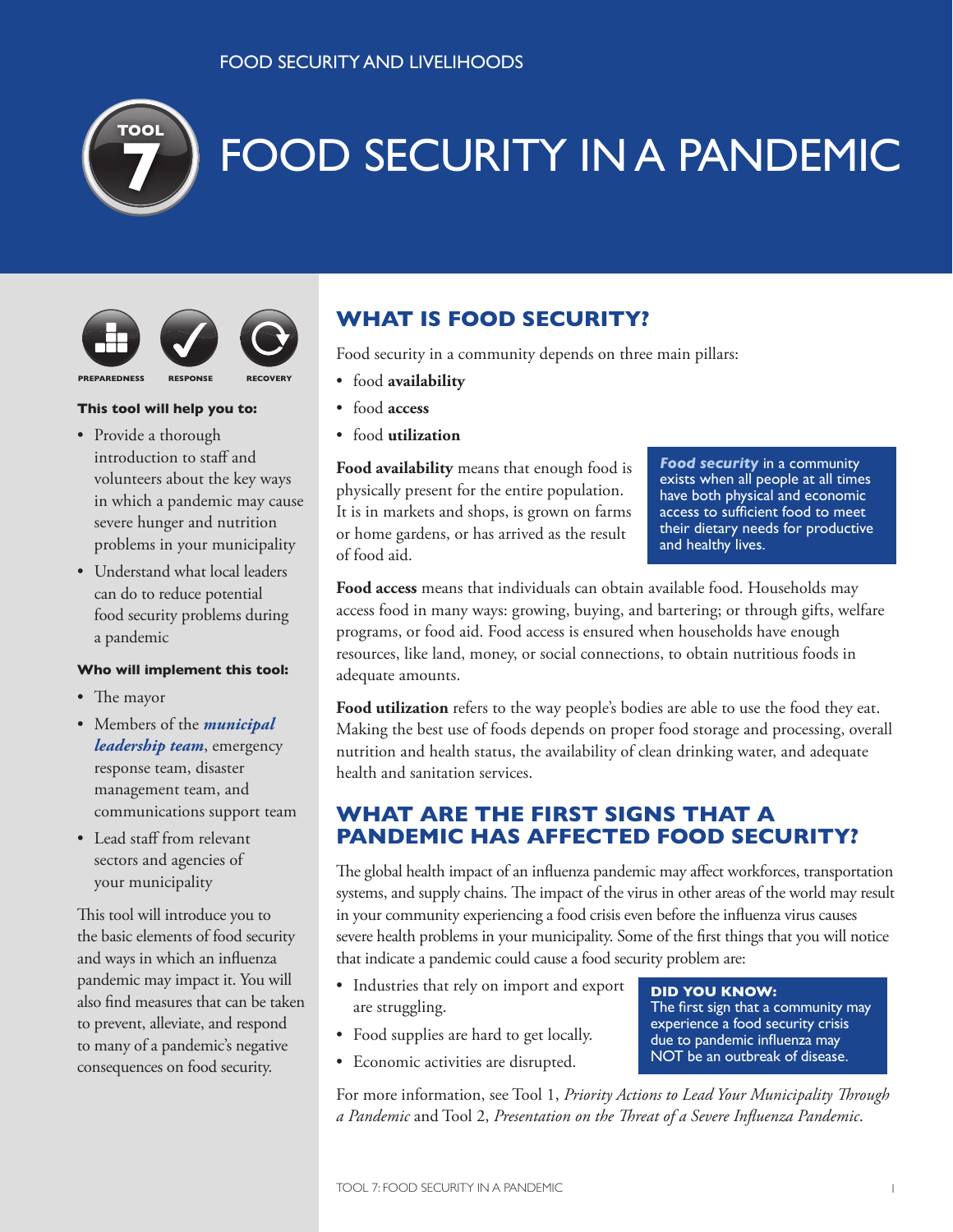# **WHO MIGHT BE MOST AT RISK FOR FOOD SECURITY PROBLEMS?**

Some groups will be more at risk than others for the food security impact of a pandemic. The most at-risk populations in most emergency situations are those that are already struggling with hunger, health, and poverty. These populations will be at great risk during a severe pandemic. In addition to these groups, many other households are vulnerable to the impact of a severe pandemic because of the way it may affect economic and social systems. Any household that has not taken necessary actions to prepare for a severe pandemic will face greater difficulties in coping with the impacts of spreading disease.

For more information, see Tool 8, *Classification of Food Security Risk Locations* and Tool 9, *Identification of People Most at Risk of Food Insecurity*.

# **WHY SHOULD MUNICIPAL AUTHORITIES TAKE ACTIONS TO PROTECT FOOD SECURITY RIGHT NOW?**

- By the time you notice food shortages it may be too late to produce more food locally or to expect that national governments or international agencies can get food to you in time.
- • Transporting food to your communities will be difficult if transportation systems break down.
- Even if you can get food to your communities, purchasing and stockpiling food to get through a 6–12 week pandemic wave will become very expensive if food prices rise as expected.

Municipalities can help reduce possible food emergencies by paying close attention to what is happening at the local level in terms of food security. Building community resilience is key to surviving disasters. The way to build resilience is to communicate, plan, prepare, and invest time and money long before a disaster is present in your municipality. Your immediate actions can help reduce the negative impact that a pandemic, or other emergency, may have on the food security of your municipality because:

# **WHAT DOES THE MUNICIPAL LEADERSHIP TEAM NEED TO DO?**

In many countries food security is handled at the national level. However, during a severe pandemic, national governments may be overwhelmed and may be unable to provide timely assistance to every municipality. The most important thing to do is start planning for your municipality now, in the likely event that your municipality will have to become food self-sufficient for a period of time.

Municipal leaders will want to take the necessary steps to:

- • Work with national governments and private sector providers to secure essential food stocks (*food availability*) during successive periods (waves) of 6–12 weeks when normal supplies of food may be disrupted.
- Ensure that the population can obtain the food they need (*food access*), especially the most vulnerable individuals (infants, young children and women, elderly people, homeless people, people living with HIV/AIDS and other chronic illness, disabled people, and homebound individuals).
- Educate the public about the necessity of increased hygiene, nutrition, and safe food and water storage. Work with national and regional governments to reduce malnutrition and other debilitating diseases so that people's bodies can make the best use of the foods they eat (*food utilization*).

# **HOW CAN MUNICIPAL LEADERSHIP PROTECT FOOD SECURITY?**

A wide range of actions can support and protect food security in a pandemic. Most of these responses depend on early planning, which is why *preparedness* is so important. After considering a range of responses, the municipal leadership team should determine which actions best suit the local context. You may find that many of these responses are also appropriate after the pandemic, during the recovery period.

The charts on the following pages describe conditions in a municipality that could impact food availability, food access, and food utilization. Each chart provides a menu of potential responses to consider based on the conditions of your municipality. The chart also suggests the stage of the pandemic where these actions will be most helpful.

Tools which offer more guidance on how to put these actions into place are listed in the last box of each of the three charts (availability, access, and utilization).

| Groups typically at risk in                                                                                                                                                                                                                                                                                                                                                                                                                                                                                                                                                                | <b>Additional groups at risk in</b>                                                                                                                                                                                                                                                                                                                                                                                                                |
|--------------------------------------------------------------------------------------------------------------------------------------------------------------------------------------------------------------------------------------------------------------------------------------------------------------------------------------------------------------------------------------------------------------------------------------------------------------------------------------------------------------------------------------------------------------------------------------------|----------------------------------------------------------------------------------------------------------------------------------------------------------------------------------------------------------------------------------------------------------------------------------------------------------------------------------------------------------------------------------------------------------------------------------------------------|
| all emergencies                                                                                                                                                                                                                                                                                                                                                                                                                                                                                                                                                                            | a pandemic                                                                                                                                                                                                                                                                                                                                                                                                                                         |
| • People with limited or irregular income<br>People who cannot build up emergency<br>$\bullet$<br>reserves of money or food<br>• People in poor health (especially<br>malnutrition, chronic disease, and<br>compromised immune systems)<br>Those living with stigma (people living<br>with HIV, prisoners and their families, the<br>mentally ill, the disabled)<br>• The isolated (living in a remote location<br>or having no social network)<br>• The homeless or internally displaced<br>The elderly<br>٠<br>Those with little or no transportation<br>Orphans and vulnerable children | • Those who rely on markets for the<br>majority of food purchases (experts<br>believe that market systems may be<br>severely impacted)<br>People without knowledge about how to<br>prepare for a pandemic<br>Those employed in occupations that<br>$\bullet$<br>may be severely impacted (tourism,<br>restaurants, taxi drivers, etc.)<br>People who rely on public transportation<br>to get to job<br>People who migrate for income<br>Caregivers |

**THE SUCCESS OF** 

**MUNICIPAL EFFORTS TO ENSURE FOOD SECURITY COULD HINGE ON THREE IMPORTANT FACTORS:** • The degree to which the public is informed about the necessity of household and community preparedness • The capacity of public and private agencies to organize and provide basic services and needed assistance under stressful circumstances • The degree to which mass confusion, civil disorder, and conflicts over resources disrupt or complicate response efforts

The overall challenge for local leaders is to guarantee enough nutritious food for each community as well as fair distribution of that food for several months at a time. This means that after each wave, food stocks need to be replenished before the next wave arrives.

## **REMEMBER!**

Effective public messages about local food availability will be critical during a pandemic to provide credibility to "do not flee" messages. For more information, see Tool 12, *Fundamentals of Communication During Crises and Emergencies.*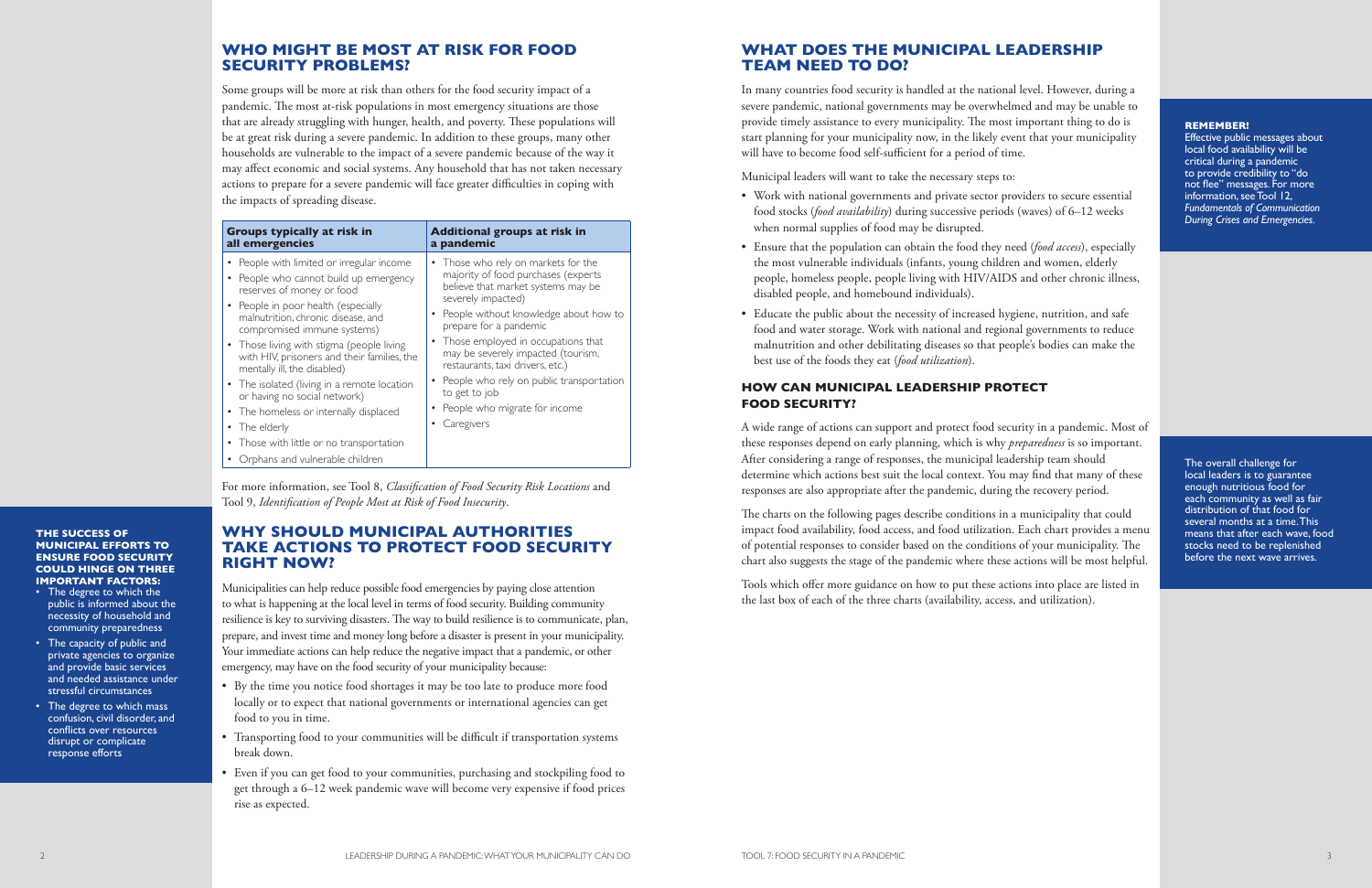# POTENTIAL FOOD SECURITY ISSUES AND ACTIONS DURING A PANDEMIC **POTENTIAL FOOD SECURITY ISSUES AND ACTIONS DURING A PANDEMIC**

| Conditions that Could Cause Food Availability Problems                                                                                                                                                                                                                                                  | <b>Actions to Reduce Potential</b><br><b>Food Availability Problems</b>                                                                                                                                                                                                                                                                                                                                                                     | of Support<br><b>Timing</b>                                            |
|---------------------------------------------------------------------------------------------------------------------------------------------------------------------------------------------------------------------------------------------------------------------------------------------------------|---------------------------------------------------------------------------------------------------------------------------------------------------------------------------------------------------------------------------------------------------------------------------------------------------------------------------------------------------------------------------------------------------------------------------------------------|------------------------------------------------------------------------|
| quickly create shortage problems<br>Restrictions on transportation and disruptions in the markets may                                                                                                                                                                                                   | at the household level:<br>Educate the public about the critical need to prepare for food shortages<br>Promote stockpiling, home production, canning, and food preservation                                                                                                                                                                                                                                                                 | Before pandemic<br>Early pandemic                                      |
| People are not able to sork pecause they are sick shrich leads to less<br>Local production/harvests are insufficient to begin with<br>limited home tood production and/or processing<br>Many connunities (especially urban centers) rely on markets, with<br>local food production and smaller harvests | Increase porochold and connuity food production:<br>Provide local agricultural and livestock extension<br>urban gardens<br>Distribute seeds, tools, and fertilizers for small rural farms and<br>(technical assistance) services                                                                                                                                                                                                            | Atter pandemic<br>Before pandemic<br>Early pandemic                    |
|                                                                                                                                                                                                                                                                                                         | Request donations from local retailers<br>Transport and stockpile basic, high<br>community:<br>Contact central government representatives to find out about availability<br>Purchase extra stock from local<br>and location of national food stocks for emergencies and prepositioned<br>donations from national and international food aid agencies<br>and regional food suppliers and growers<br>n-energy and high-nutrient foods for the | Before pandemic<br>After pandemic<br>Early pandemic<br>During pandemic |
| Acquired food spoils due to improper storage                                                                                                                                                                                                                                                            | used for emergency food stockpiling<br>Take an inventory of public and pr<br>ivate storage facilities that could be                                                                                                                                                                                                                                                                                                                         | Before pandemic                                                        |
| A significant amount of food is connitted for sale to other areas<br>outside the municipality                                                                                                                                                                                                           | Restrict the export of locally produced food crops that are necessary to<br>feed the population of the municipality                                                                                                                                                                                                                                                                                                                         | During pandemic                                                        |
|                                                                                                                                                                                                                                                                                                         | These are just a few examples. What else might work? For the property form the property form the property form the property form the contribution of Fmergency Finite and the contribution of Fmergency Property Property Prop                                                                                                                                                                                                              |                                                                        |

**These are just a few examples. What else might work?** For more information, seeTool 5 *Distribution of Emergency Food During an Influenza Pandemic,* and Tool 10, *Household Food Security Preparedness.* 

| ms<br><b>Conditions that Could Cause Food Access Proble</b>                                                                                                                                                                                                                       | <b>Actions to Reduce Potential Food Access Problems</b>                                                                                                                                                                                                                                                                                                                                                              | of Support<br>Timing                                                   |
|-----------------------------------------------------------------------------------------------------------------------------------------------------------------------------------------------------------------------------------------------------------------------------------|----------------------------------------------------------------------------------------------------------------------------------------------------------------------------------------------------------------------------------------------------------------------------------------------------------------------------------------------------------------------------------------------------------------------|------------------------------------------------------------------------|
|                                                                                                                                                                                                                                                                                   | Accurately identify those most at risk<br>$\bullet$                                                                                                                                                                                                                                                                                                                                                                  | Before pandemic<br>Early pandemic                                      |
| Shopkeeper bias during times of limited resources may result in<br>Food prices may drastically increase and make many food items<br>people being turned away from markets because of their race,<br>unaffordable to those on limited incomes                                      | Encourage cooperative sharing/barter of food and resources (while<br>respecting social distancing measures if in place)<br>$\bullet$                                                                                                                                                                                                                                                                                 | During pandemic<br>Before pandemic<br>Early pandemic                   |
| d due to:<br>more money must be used to pay high medical fees or funeral<br>Households may have less money available to purchase foo<br>reduced income due to illness, care giving, or job loss<br>ethnicity, religion, political beliefs, or disability<br>expenses<br>$\bullet$ | Organize food voucher programs with local shopkeepers that allow at-risk<br>households to obtain food in exchange for a voucher<br>Provide food in exchange for assisting in key response areas during<br>Organize fair price shops that sell basic items at controlled prices<br>a pandemic<br>$\bullet$                                                                                                            | During pandemic<br>After pandemic<br>Before pandemic<br>Early pandemic |
|                                                                                                                                                                                                                                                                                   | Distribute food to the most vulnerable residents in a way that minimizes<br>contact between people when social distancing measures are in place<br>$\bullet$                                                                                                                                                                                                                                                         | During pandemic                                                        |
| £,<br>$\overline{C}$<br>People who live alone may become too ill to physically get<br>market or food distribution site<br>$\bullet$                                                                                                                                               | Deliver food and water to isolated households and individuals<br>$\bullet$                                                                                                                                                                                                                                                                                                                                           | During pandemic                                                        |
| than they<br>Those who are able to afford extra food may hoard more<br>need<br>$\bullet$                                                                                                                                                                                          | Initiate widespread public campaigns about the devastating consequences that<br>hoarding can have on at-risk populations—specifically targeted at those who<br>Determine whether to place purchase limitations on specific products<br>can afford to buy extra, and merchants and traders who may speculate<br>likely to be hoarded<br>$\bullet$                                                                     | During pandemic<br>Before pandemic<br>Early pandemic                   |
| available<br>Merchants and traders seeking higher profits may withhold<br>food until prices spike<br>$\bullet$                                                                                                                                                                    | Implement a price freeze on staple and nutritious food items that form<br>important parts of local diets<br>$\bullet$                                                                                                                                                                                                                                                                                                | During pandemic                                                        |
| offering<br>Due to economic disruptions, local shopkeepers may stop<br>credit to customers                                                                                                                                                                                        | Facilitate low-cost credit arrangements with local shopkeepers, medical<br>regional or central government. If so, provide at-risk households with<br>Negotiate short-term debt relief programs (to preserve assets and<br>Determine whether cash transfer programs are available through<br>facilities, and those who provide funeral services<br>links to these programs<br>cash reserves<br>$\bullet$<br>$\bullet$ | During pandemic<br>Before pandemic<br>After pandemic<br>Early pandemic |
| Producers/distributors may not have the fuel or other means to get<br>available harvests and livestock to central locations<br>$\ddot{\phantom{0}}$                                                                                                                               | Provide transportation support that allows producers to get products to<br>market or community food warehouses<br>$\bullet$                                                                                                                                                                                                                                                                                          | During pandemic<br>After pandemic                                      |
| Tool II, Distribution of Emergency Food During an Influenza Pandemic; and Tool 19, Recovery and Resilience.<br>These are just a few examples. What else might                                                                                                                     | work? For more information, see Tool 9, Identification of People Most at Risk of Food Insecurity;                                                                                                                                                                                                                                                                                                                    |                                                                        |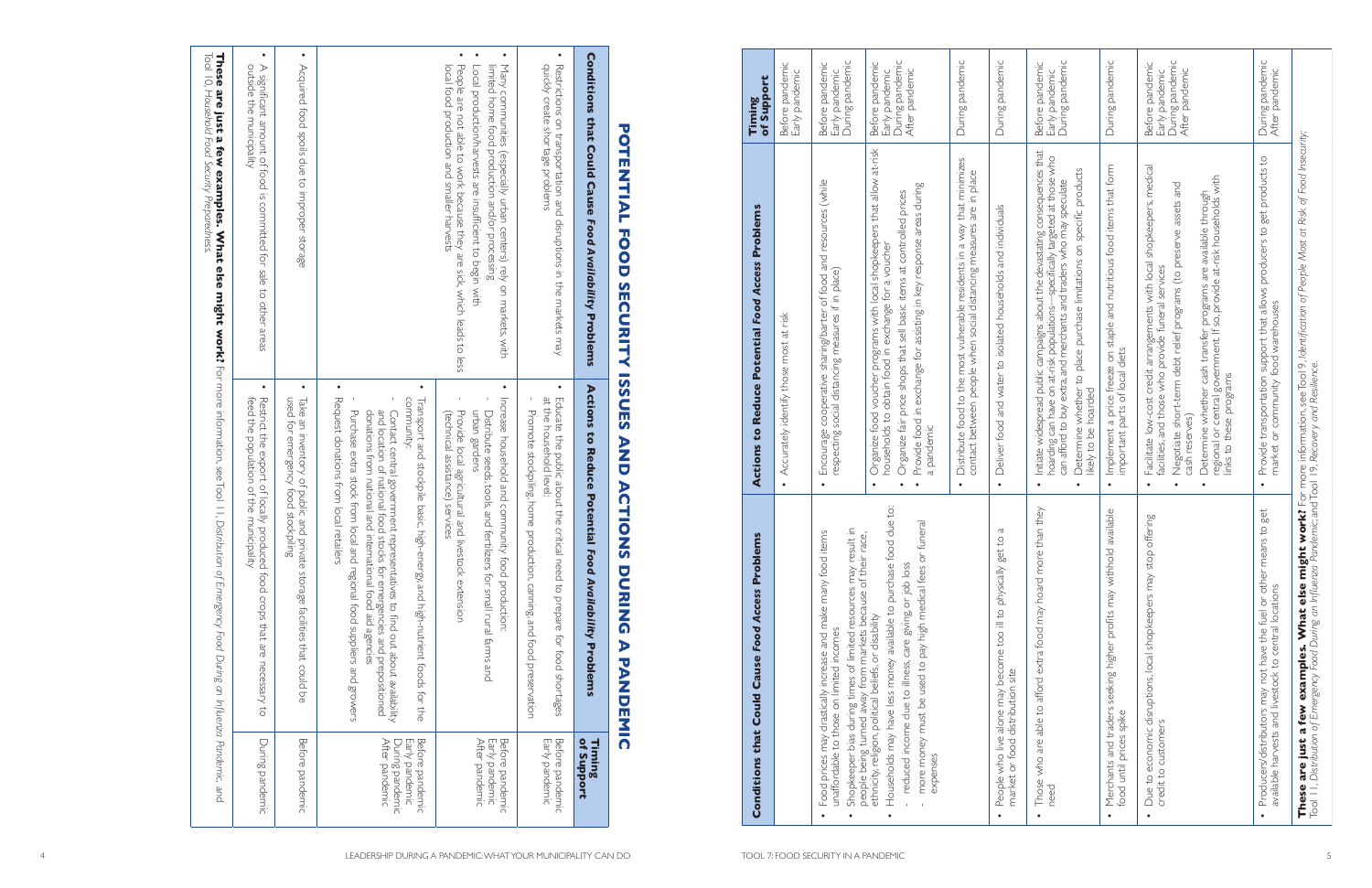| <b>Conditions that Could Cause Food Utilization Problems</b>                                                                                                                                                                                                                                             | <b>Actions to Reduce Potential</b><br>Food Utilization Problems                                                                                                                                                                                                                                        | Support<br><b>Timing of</b>                                            |
|----------------------------------------------------------------------------------------------------------------------------------------------------------------------------------------------------------------------------------------------------------------------------------------------------------|--------------------------------------------------------------------------------------------------------------------------------------------------------------------------------------------------------------------------------------------------------------------------------------------------------|------------------------------------------------------------------------|
| contribute to malnutrition and dehydration; these illnesses will make<br>child feeding practices<br>it more difficult for people to fight off the pandemic virus<br>Contaminated water may increase intestinal illnesses that will<br>Lack of knowledge about hygiene, nutrition, sanitation, and proper | medium-term emergencies like the pandemic<br>Educate households about the nutritional food requiremements of short-or<br>Educate households about the need for increased hygiene<br>Educate households about water treatment and storage                                                               | Early pandemic<br>Before pandemic<br>After pandemic<br>During pandemic |
| Service outages could affect the ability to properly cook food<br>pods or<br>Power outages could impact safe food storage causing food                                                                                                                                                                   | $\bullet$<br>Distribute containers for proper water storage                                                                                                                                                                                                                                            | Before pandemic<br>Early pandemic<br>During pandemic                   |
| shortages occur<br>People may resort to using unsafe water sources if water                                                                                                                                                                                                                              | Implement contingency plan to maintain essential services such as water;<br>power, and basic sanitation during<br>a severe pandemic                                                                                                                                                                    | Early pandemic<br>During pandemic                                      |
|                                                                                                                                                                                                                                                                                                          | Distribute vitamin supplements                                                                                                                                                                                                                                                                         | After pandemic<br>Early pandemic<br>Before pandemic<br>Juring pandemic |
| ٠<br>essential micronutrients<br>Lack of food variety may prevent people from consuming                                                                                                                                                                                                                  | Assure that municipality-acquired<br>meet the nutritional energy needs of your populations when they are<br>micronutrients<br>combined into food baskets for d<br>Encourage households to grow fruits and vegetables to provide essential<br><b>Istribution</b><br>foods for community stockpiles will | After pandemic<br>Before pandemic<br>Early pandemic<br>During pandemic |
| ٠<br>Widespread illness malnutrition, HIV, and other debilitating diseases                                                                                                                                                                                                                               | $\bullet$<br>Work with national and regional<br>other debilitating diseases so that<br>of the foods they eat<br>governments to reduce malnutrition and<br>people's bodies can make the best use                                                                                                        | Before pandemic<br>After pandemic                                      |
|                                                                                                                                                                                                                                                                                                          | <b>These are just a few examples. What else might work?</b> For more information, see Tool 16, Maintenance of Essentid Services; Tool 11, Distribution of Emergency<br>Food During an Influenza Pandemic and Tool Hoold Food Security                                                                  |                                                                        |

- • Agricultural producers and processors
- • Commerce and industry employers
- • Labor and farmer associations
- Humanitarian and development nongovernmental organizations (NGOs)
- • National emergency management agencies
- Public works and water agencies
- • Community leaders and teachers
- • Food wholesalers and retail markets
- • Transportation companies/associations
- • Community-based and religious organizations
- Health centers and hospitals
- Public security agencies

# *Food During an Influenza Pandemic;* andTool 10, *Household Food Security Preparedness.*

# **FOOD SECURITY IS A MULTISECTORAL CHALLENGE**

Food insecurity during an influenza pandemic is not a threat that stands separate from the sectors of health, family welfare, commerce, or governance and public services. Now that you have explored how a severe pandemic may impact each pillar of food security, it is time to examine why the protection of food security must be integrated into all sectors. Key partners may include, but are not limited to, the following:

The chart on the following page will help the municipal leadership team understand how the potential problems that a municipality may face in a pandemic are interconnected. It offers some main points to consider as the team begins to prepare for and meet the challenges of a pandemic. It also offers a menu of potential responses to consider based on the conditions in the municipality.

Following the comprehensive one-page chart are expanded sector-specific charts that explain what might happen if a municipality does not prepare for a severe pandemic, and actions that each sector can take to protect food security. Local geography, demographics, economic and social structures, as well as the severity of the virus in the region will determine the specific preparation and response actions most appropriate for each community.



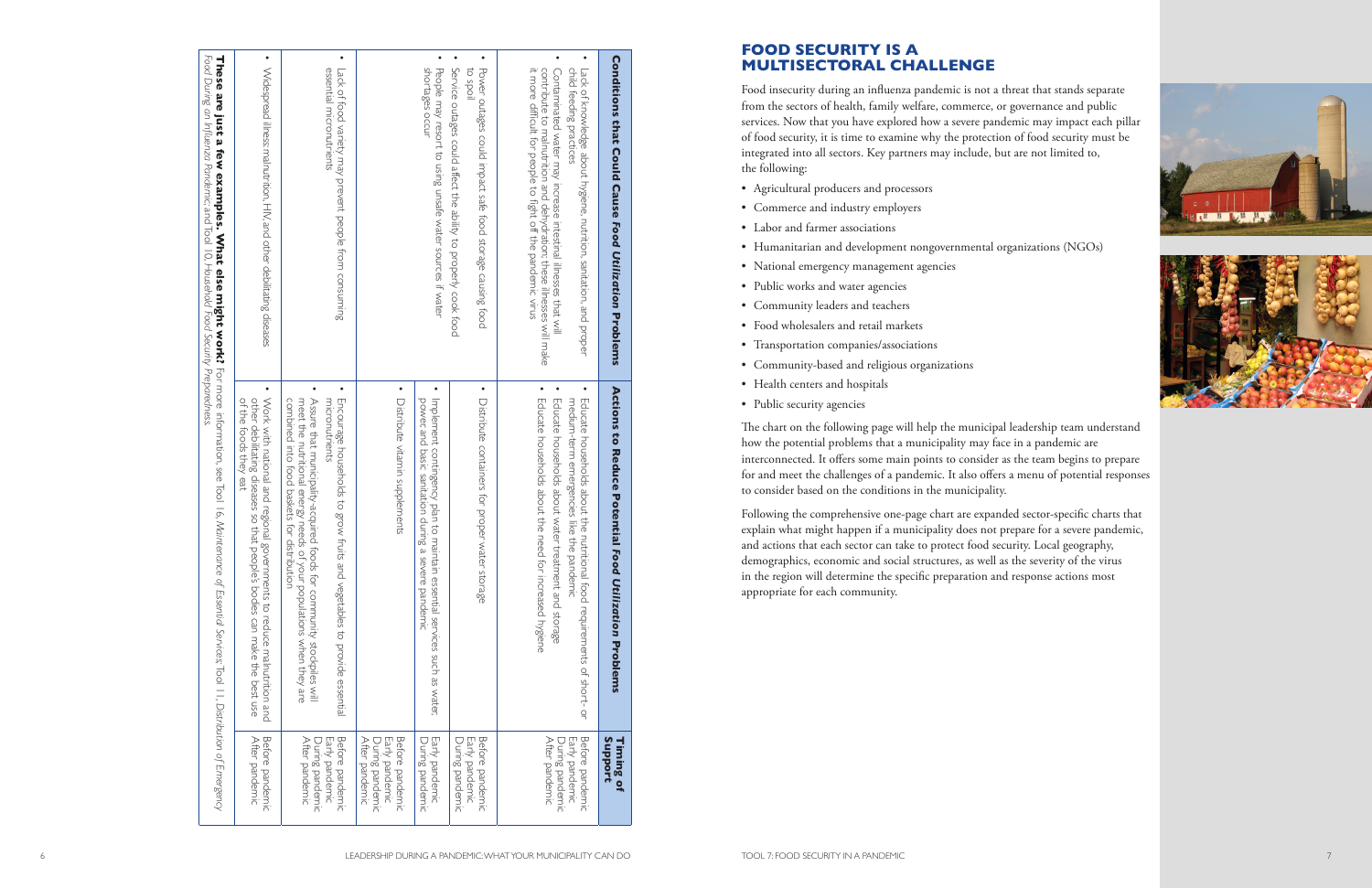9

and resources resources

panic an<br>D

| $\Box$                                               | <b>Commerce,<br/>Trade,<br/>and Travel</b><br>$\Omega$                                                                                          | Family<br>Welfare<br>and Food<br>Security<br>Ø                                                                                                                                                                 | <b>Health and<br/>Medical<br/>Services</b><br>Sector<br>$\blacktriangleright$                                                                                                                                                                                                                                                                                                                  | <b>FOOD</b>                                                             | <b>Responses</b><br>Actions that you can take to lessen<br>the impact once the pandemic virus<br>has arrived in your municipality<br><b>Continuously Monitor</b> | Encourage community-based<br>  healthcare for sicker persons from<br>  whom facility-based care is not<br>  available or for whom home care is<br>  not possible<br>Encourage and support home-<br>based healthcare for those able to<br>be cared for at home<br>Provide psychosocial support and<br>grief counseling<br>Implement measures to limit the<br>spread of the pandemic virus                                                                                                                                                                                                                    |
|------------------------------------------------------|-------------------------------------------------------------------------------------------------------------------------------------------------|----------------------------------------------------------------------------------------------------------------------------------------------------------------------------------------------------------------|------------------------------------------------------------------------------------------------------------------------------------------------------------------------------------------------------------------------------------------------------------------------------------------------------------------------------------------------------------------------------------------------|-------------------------------------------------------------------------|------------------------------------------------------------------------------------------------------------------------------------------------------------------|-------------------------------------------------------------------------------------------------------------------------------------------------------------------------------------------------------------------------------------------------------------------------------------------------------------------------------------------------------------------------------------------------------------------------------------------------------------------------------------------------------------------------------------------------------------------------------------------------------------|
| Strain on public services                            | Restrictions on<br>movements of people,<br>goods, and services                                                                                  | Decrease in household<br>food production, cash<br>earned, childcare,<br>homemaking, and<br>educational activities<br>Temporary family disability                                                               | Large numbers of sick and<br>dying people<br>High rates of work<br>absenteeism in all sectors<br>High levels of grief<br><b>Potential Events</b><br>What can happen if the<br>pandemic arrives in full<br>force to the municipality                                                                                                                                                            | <b>ACTION</b><br>S<br><b>HONNIT</b><br><b>TAKE</b><br>$\prec$           |                                                                                                                                                                  | ionduct ongoing observation,<br>nonitoring, and treatment of<br>Make direct food transfers to<br>medical facilities<br>child malnutrition                                                                                                                                                                                                                                                                                                                                                                                                                                                                   |
|                                                      |                                                                                                                                                 |                                                                                                                                                                                                                |                                                                                                                                                                                                                                                                                                                                                                                                | Ž<br><b>N</b>                                                           |                                                                                                                                                                  |                                                                                                                                                                                                                                                                                                                                                                                                                                                                                                                                                                                                             |
| Rumors, misinformation, panic                        | Negative economic impacts<br>households and businesses<br>Disruptions in food delivery<br>export, and regional trading)                         | Social disintegration<br>Limited or no household income<br>Negative coping strategies used by<br>households to obtain food or cash<br>Less cash available to buy essentials<br>Less food available to eat      | Disruptions in essential services<br>resulting in diminished sanitation and<br>shortages of clean water and food<br>Shortages of medications and supplies<br>Increased demand on clinic and<br>hospital services<br><b>Consequences</b><br>What might happen if local<br>authorities do not prepare before<br>the pandemic virus arrives                                                       | AN INFLUENZA PANDEMIC –<br>HAPPEN, BE PREPARED, AND<br><b>INFLUENZA</b> | <b>Preparedness</b><br>What you can do before the<br>pandemic virus arrives to reduce<br>death and suffering<br><b>Stay Informed</b>                             | Training for home- and community<br>based care<br>Assess the expected health impact<br>and your available resources<br>Educate households about proper<br>water treatment and storage and<br>the need for increased hygiene<br>Create pandemic continuity of<br>operations plan for health sector<br>Provide training in mental health<br>and grief counseling<br>Continue health services for life<br>saving non-pandemic care<br>and diseases<br>Negotiate low-cost credit for<br>medical and funeral expenses<br>Make sure foods acquired for<br>emergency distribution meet<br>nutritional energy needs |
|                                                      | $\frac{1}{2}$<br>(impor<br>÷ی                                                                                                                   |                                                                                                                                                                                                                |                                                                                                                                                                                                                                                                                                                                                                                                | <b>PANDEMIC:</b>                                                        |                                                                                                                                                                  |                                                                                                                                                                                                                                                                                                                                                                                                                                                                                                                                                                                                             |
| Review national food security plans<br>and resources | Plan to address<br>Create busines:<br>Assess all resor<br>S<br>Sqpg<br>Irces                                                                    | Increase household food stockpiling<br>production, preservation<br>ldentify the households most at risk<br>of food insecurity<br>Acquire community food stockpiles<br>for later distribution                   | Medical supply<br>Provide training in home and<br>community-based healthcare<br>Develop plan to prioritize care<br>Develop nunicipal health sector plans<br><b>Preparedness</b><br>What you can do before the<br>pandemic virus arrives to reduce<br>death and suffering<br>Stay<br>stockpiling<br>Informed                                                                                    | $\blacktriangleright$<br><b>UZKU</b><br>$\mathbf{z}$                    | <b>Consequences</b><br>What might happen if local<br>authorities do not prepare before<br>the pandemic virus arrives                                             | Increased non-pandemic deaths<br>due to compromised healthcare<br>service delivery, shortages of<br>medications, or malnutrition<br>Healthcare facilities overwhelmed<br>Dehydration due to pandemic<br>illness and/or water shortages<br>uption of local leadership<br>to death and illness<br>Increased medical and<br>funeral expenses<br>n levels of anxiety<br>uncertainty<br>Disri<br>due<br>요즘<br>고향                                                                                                                                                                                                 |
|                                                      | continuity plans                                                                                                                                |                                                                                                                                                                                                                |                                                                                                                                                                                                                                                                                                                                                                                                | <b>JLTISECTORA</b><br><b>SURVIVI</b><br>SURVIVI                         |                                                                                                                                                                  |                                                                                                                                                                                                                                                                                                                                                                                                                                                                                                                                                                                                             |
| Keep government running                              | Implement social distancing<br>Create alternate<br>employment sche<br>Allocate scarce resources<br>sanize<br>sanize<br>barter<br>schemes<br>pue | Prioritize who gets food transfers<br>Establish small decentralized<br>distribution centers<br>Encourage barter among households<br>using social distance measures<br>Deliver to accord to isolated bousebolds | Implement measures to limit the<br>spread of the pandemic virus<br>Encourage community-based<br>healthcare for sicker persons<br>Encourage and support home-<br>based healthcare for those able to<br>be cared for at home<br><b>Responses</b><br>Actions that you can take to lessen<br>the impact once the pandemic virus<br>has arrived in your municipality<br><b>Continuously Monitor</b> | UNDERSTAND<br>г<br>$\Omega$<br><b>HALLENSU</b>                          | What can happen if the<br>pandemic arrives in full force<br>to the municipality<br><b>Potential Events</b>                                                       | A need to provide most healthcare<br>in homes or in the community<br>High rates of work absenteeism in<br>all sectors<br>Large numbers of sick and<br>dying people<br>grief<br>High levels of                                                                                                                                                                                                                                                                                                                                                                                                               |
|                                                      | ्हों ।<br>trade<br>sdous                                                                                                                        |                                                                                                                                                                                                                |                                                                                                                                                                                                                                                                                                                                                                                                |                                                                         |                                                                                                                                                                  | ∢<br><b>Health and Medical Services</b>                                                                                                                                                                                                                                                                                                                                                                                                                                                                                                                                                                     |

Conflicts

over

public

resources

Develop

**and Public Public Conflict Conflict Conflict Conflict Conflict Public Public Public paric and conflict Public Public Public Public Public Public Public Public Public Public Public Public Public Public Public Public Public** 

contingency

plans

Develop

information

communication

and systems

Implement

risk/crisis

communication

to

prevent

public

**Governance** 

Governance<br>and Public<br>Services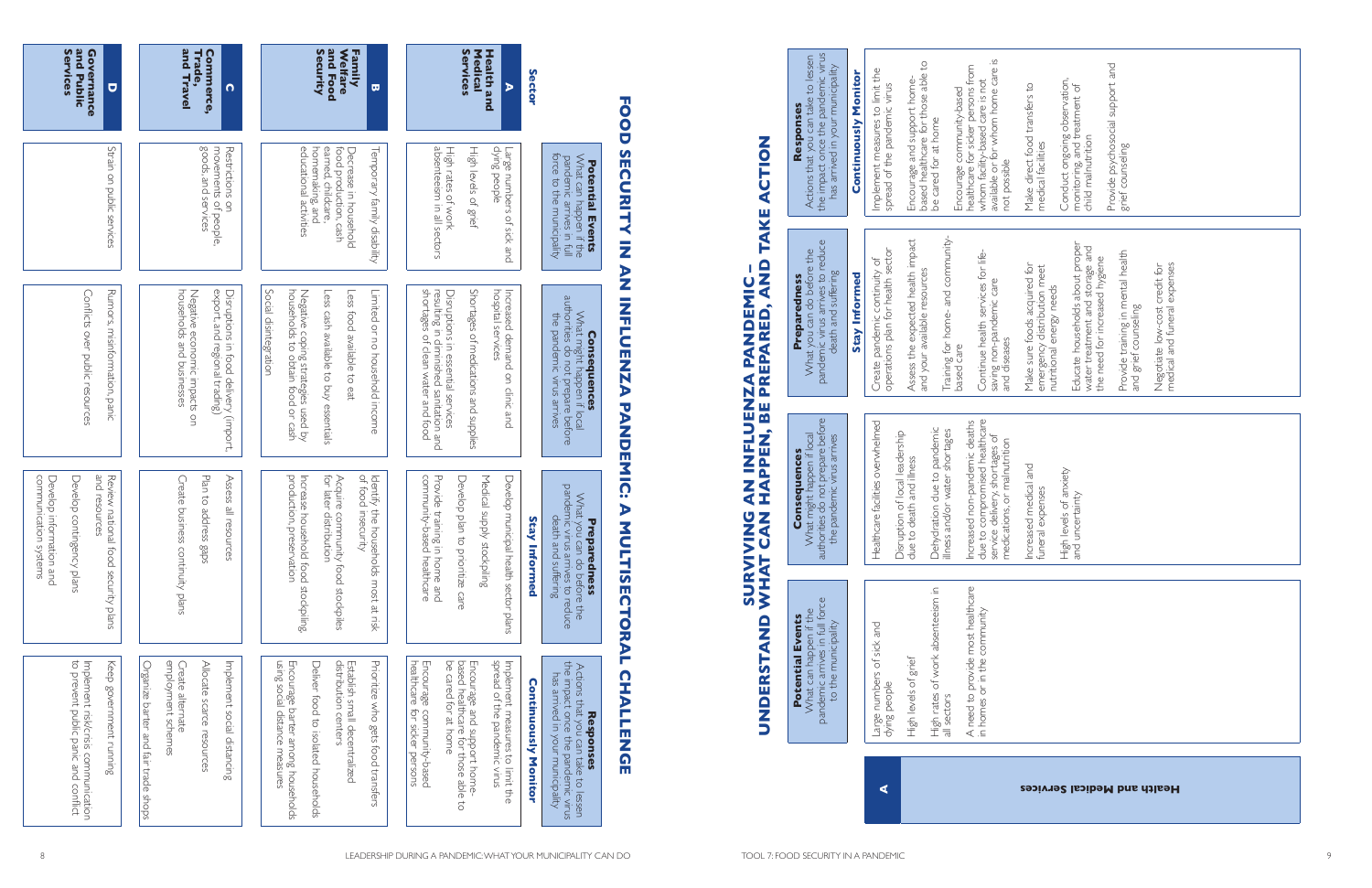| <b>Family Welfare and Food Security</b><br><b>W</b>                                                                                                                                                                                                                                                                                                                                                                                                                                                                                                                   |                                                                                                                                                        | Actions that you can take to lessen<br>the impact once the pandemic virus<br>has arrived in your municipality<br><b>Responses<br/>at you can take</b>                                                                                                          | Provide transportation support that<br>allows producers to get products<br>to markets or community stockpiles<br>Develop alternate employment plans<br>Mandate a price freeze on staple<br>and nutritious food items that form<br>important parts of local diets<br>βğ<br>Set up fair trade and barter shops<br>Encourage businesses and clients<br>to use the Internet and telephone<br>for transactions<br>Restrict export of locally<br>produced food crops that are<br>neessary to feed the population<br>of the municipality<br><b>Continuously Monitor</b><br>Enforce social distancing measur |
|-----------------------------------------------------------------------------------------------------------------------------------------------------------------------------------------------------------------------------------------------------------------------------------------------------------------------------------------------------------------------------------------------------------------------------------------------------------------------------------------------------------------------------------------------------------------------|--------------------------------------------------------------------------------------------------------------------------------------------------------|----------------------------------------------------------------------------------------------------------------------------------------------------------------------------------------------------------------------------------------------------------------|------------------------------------------------------------------------------------------------------------------------------------------------------------------------------------------------------------------------------------------------------------------------------------------------------------------------------------------------------------------------------------------------------------------------------------------------------------------------------------------------------------------------------------------------------------------------------------------------------|
| Decreased personal and<br>business transactions<br>Decreased household food<br>production, cash earned,<br>childcare, homemaking, and<br>educational activities<br>Decreased participation in<br>and political activities<br>Temporary family disability                                                                                                                                                                                                                                                                                                              | pan<br><b>Potential Events</b><br>What can happen if the<br>indemic arrives in full force t<br>the municipality                                        | <b>ZOTION</b><br>CNDERSTAND<br><b>TAKE</b>                                                                                                                                                                                                                     |                                                                                                                                                                                                                                                                                                                                                                                                                                                                                                                                                                                                      |
| social<br>Limited or no household income<br>Social disintegration<br>$\sqrt{2}$<br>$\bullet\qquad\bullet\qquad$<br>Foreclosure on debts<br>Households resort to negative<br>coping strategies to obtain food<br>or cash (e.g. sale of productive<br>assets, hoarding, theft)<br>Less<br>ess food available to eat<br>ess food<br>emerging pockets of famine<br>collapse of social relationships<br>mass migration<br>ss cash available to<br>y essentials<br>produced in                                                                                              | $\overline{\circ}$<br><b>Consequences</b><br>What might happen if local<br>authorities do not prepare befor <del>e</del><br>the pandemic virus arrives | <b>Preparedness</b><br>at you can do before the<br>at you can do before the<br>AND<br>What you can do beiore<br>pandemic virus arrives to re<br>death and suffering<br><b>SURVIVING<br/>SURVIVING</b><br><b>ZA PANDEMIC<br/>PREPARED, AN</b><br>H <sub>2</sub> | Develop a continuity of operations<br>(COOP) plan<br>Assess all resources and plan how<br>you will address gaps<br>ldentify temporary employment<br>opportunities in key sectors and<br>prioritize public works projects<br>Determine the status of supply<br>chains for food, medical supplie<br>fuel, and other essential goods<br>and<br><b>Stay Informed</b><br>Organize and initiate local<br>purchases of food stocks an<br>essential goods                                                                                                                                                    |
| pue<br>$\overline{\Xi}$<br>loans<br>areas<br>Construct con<br>household foo<br>and<br>Prepare for food shortages<br><b>Di</b><br>Take                                                                                                                                                                                                                                                                                                                                                                                                                                 | $\omega$                                                                                                                                               | N<br>N<br>N<br>N<br><b>THALLOUTS</b><br><b>Consequences</b><br>What might happen if local<br>uthorities do not prepare before<br>the pandemic virus arrives<br>$\Box$<br><b>ANENEN,</b><br><b>IZA PANI</b><br><b>UZW</b>                                       | Large quantities of refrigerated<br>foods spoil due to power outages<br>Economic impacts on households<br>and businesses such as inflation,<br>rising unemployment, loss of land<br>and leases, resulting in tenants<br>that have nowhere to live<br>Food spoilage in fields due to<br>disrupted transportation systems<br>rchant and trader speculation<br>Hoarding of food, fuel, and other<br>basic necessities<br>Market closures                                                                                                                                                                |
| Encourage households to save<br>portion of their wages<br>Identify households and regions<br>most at risk of food insecurity<br>Hold community meetings to plan<br>food sharing<br>Distribute short-cycle seeds,<br>provide agricultural extension<br>  services<br>Encourage households to increase<br>food production, preservation,<br>and stockpiling<br>Acquire community food stockpiles<br>for later distribution<br>an inventory of available food<br>crops in the municipality<br><b>Stay Informed</b><br>nmmunity and<br>ood storage facilities<br>$\omega$ | <b>Preparedness</b><br>What you can do before the<br>pandemic virus arrives to reduce<br>death and suffering                                           | $rac{1}{a}$<br><b>IDENIC-</b><br><b>SURVIV</b><br>$\overline{C}$<br>force -<br>Events<br>计计<br>÷.<br><b>AKE</b>                                                                                                                                                | $\frac{\omega}{\sum}$                                                                                                                                                                                                                                                                                                                                                                                                                                                                                                                                                                                |
| Distribute food rations to at-<br>risk households using small<br>decentralized drop-off points<br>Prioritize who will receive<br>emergency food rations<br>Negotiate debt relief and<br>suspensions on foreclosur<br>Provide home food deliv<br>isolated or ill households<br>  Encourage barter among<br>  households using social<br>  distancing measures<br><b>Continuously Monitor</b><br>delivery                                                                                                                                                               | <b>Responses</b><br>Actions that you can take to lessen<br>the impact once the pandemic virus<br>has arrived in your municipality                      | UNDERSTAND<br>What can happen in L<br>pandemic arrives in full for<br>the municipality<br>Potential<br>Þ<br><b>CTION</b>                                                                                                                                       | Workforce absenteeism leads to<br>breakdown of commerce and<br>trade that affects food, energy,<br>business inputs and sales, banking<br>and medical supplies<br>  Limitations on social gathering<br>  and travel that affects schools,<br>  religious groups, public meetings,<br>  family visitation<br>Restrictions on movements of<br>people, goods, and services                                                                                                                                                                                                                               |

|                                                                                                                                                                                                                                                                                                                             | and political activities<br>educational activities<br>business transactions<br>childcare, homemaking, and<br>production, cash earned,<br>Decreased household food<br>Decreased personal and<br>Decreased participation in social                     | Temporary family disability<br>pandemic arrives in full force to<br>What can happen if the<br><b>Potential Events</b><br>the municipality                                                                 |
|-----------------------------------------------------------------------------------------------------------------------------------------------------------------------------------------------------------------------------------------------------------------------------------------------------------------------------|------------------------------------------------------------------------------------------------------------------------------------------------------------------------------------------------------------------------------------------------------|-----------------------------------------------------------------------------------------------------------------------------------------------------------------------------------------------------------|
| Social disintegration<br>Foreclosure on debts and loans<br>mass migration<br>emerging pockets of famine<br>collapse of social relationships                                                                                                                                                                                 | assets, hoarding, theft)<br>or cash (e.g. sale of productive<br>coping strategies to obtain food<br>buy essentials<br>Households resort to negative<br>Less food produced in rural areas<br>Less cash available to<br>Less food available to eat     | authorities do not prepare betore<br>Limited or no household income<br>What might happen if local<br>the pandemic virus arrives<br>Consequences                                                           |
| and crops in the municipality<br>food sharing<br>for later distribution<br>household food storage facilities<br>portion of their wages<br>Encourage households to<br>Acquire community food<br>Hold community meetings<br>Construct community and<br>Take an inventory of available food<br>stockpiles<br>save a<br>co plan | and stockpiling<br>services<br>food production, preservation,<br>most at risk of food insecurity<br>provide agricultural extension<br>Encourage households to<br>Identify households and regions<br>Distribute short-cycle seeds,<br><b>Increase</b> | Prepare for food shortages<br>pandemic virus arrives to reduce<br>What you can do before the<br>death and suffering<br><b>Stay Informe</b><br>Preparedness<br>o                                           |
| suspensions on foreclosures<br>Negotiate debt relief and                                                                                                                                                                                                                                                                    | distancing measures<br>decentralized drop-off points<br>Provide home food delivery to<br>households using social<br>risk households using small<br>isolated or ill households<br>Encourage barter among<br>Distribute food rations to at-            | emergency food rations<br>Prioritize AHO All receive<br>the impact once the pandemic v<br>Actions that you can take to les<br>has arrived in your municipalit<br><b>Continuously Monitor</b><br>Responses |